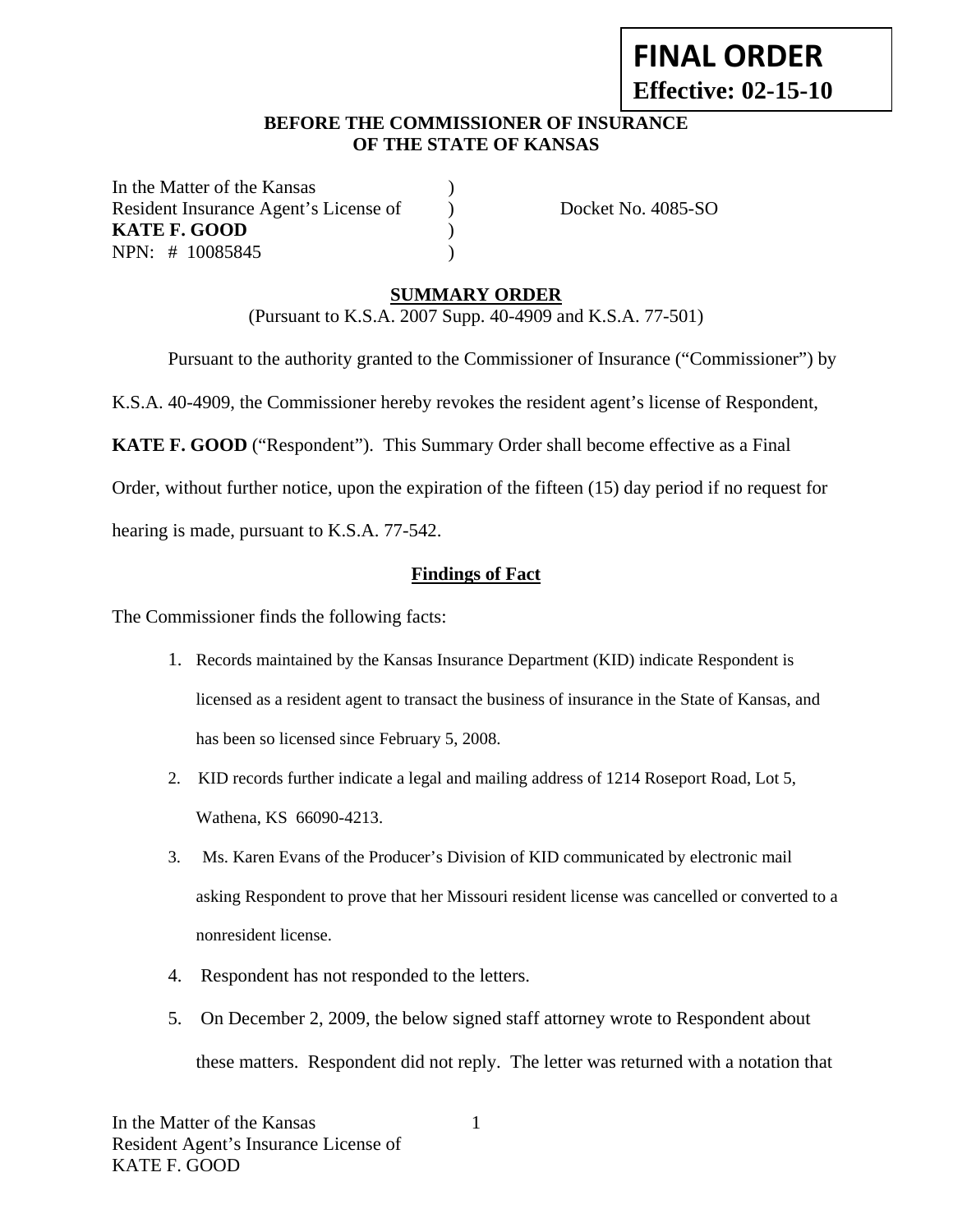Respondent "Moved Left No Address Unable to Forward".

#### **Applicable Law**

- 6. K.S.A. 40-2,125(b) requires a person to respond to any proper inquiry of the commissioner.
- 7. K.S.A. 40-4909(a)(8) requires a producer to demonstrate trustworthiness or financial responsibility.
- 8. K.S.A. 40-4909(a)(2)(c) requires a producer to obey the law of another state. Missouri Revised Statutes, Section 375.017.3 requires one who moves from Missouri to another state to change and notify Missouri of the new license. Respondent has violated the Missouri statute, thus is in violation of K.S.A. 40-4909(a)(2)(c).

#### **Conclusions of Law**

- 9. The Commissioner has jurisdiction over KATE F. GOOD as well as the subject matter of this proceeding, and such proceeding is held in the public interest.
- 10. The Commissioner finds that Respondent's Kansas license may be revoked because KATE F. GOOD has not shown proof that she has made her only resident license to be from Kansas.
- 11. The Commissioner finds that Respondent's Kansas license may be revoked because KATE F. GOOD does not have a single resident license pursuant to K.S.A. 40-4906 and K.S.A. 40-4908.
- 12. The Commissioner finds, pursuant to K.S.A. 40-4909(b), that the insurable interests of the public are not properly served under Respondent's license.
- 13. Accordingly, the Commissioner concludes sufficient grounds exist for the revocation of the insurance agent's license of KATE F. GOOD pursuant to K.S.A. 40-4909(a) and (b).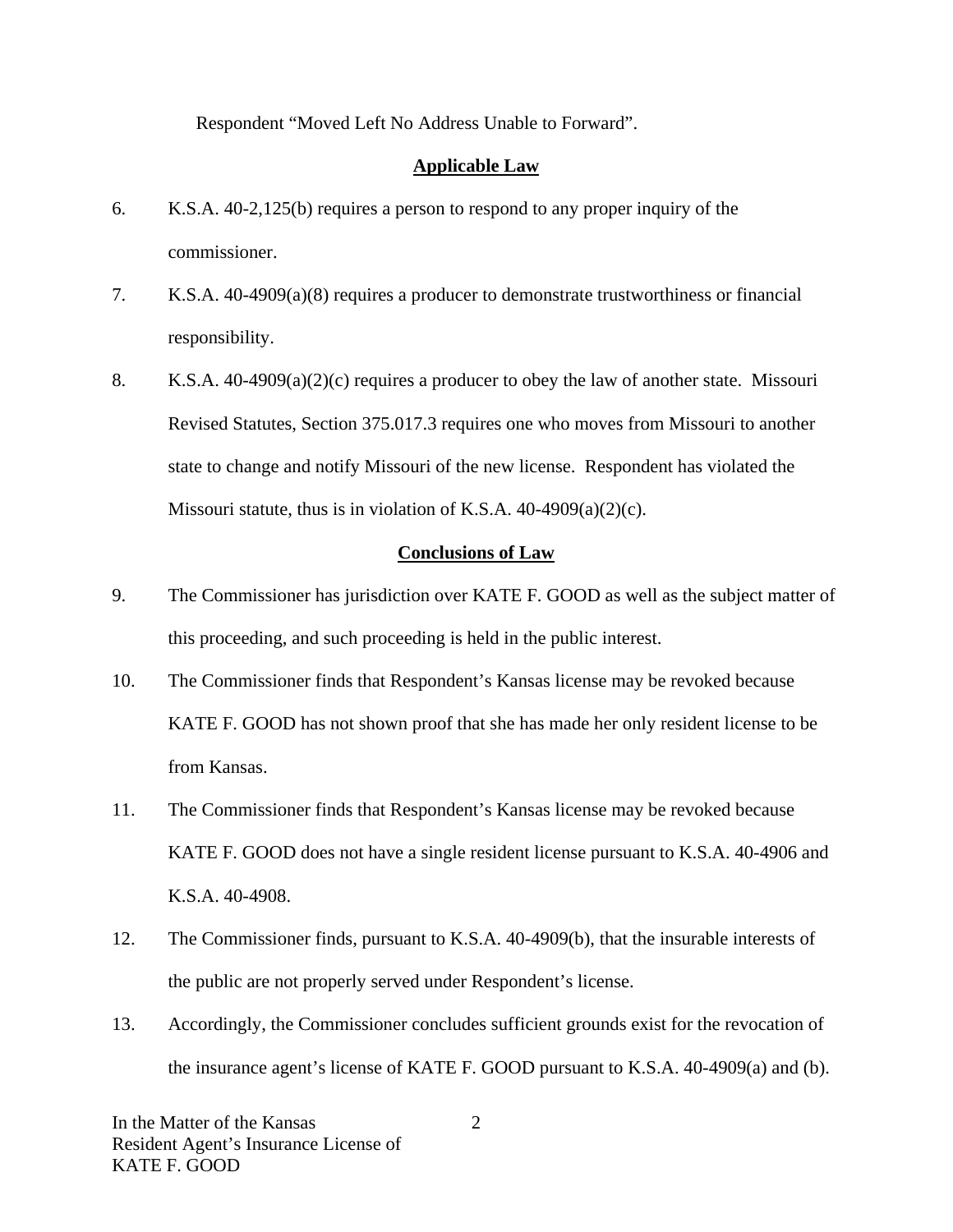#### **IT IS THEREFORE ORDERED BY THE COMMISSIONER OF INSURANCE THAT:**

1. The Kansas Resident Insurance Agent's License of KATE F. GOOD is hereby **REVOKED** effective the effective date of this Order.

2. **IT IS FURTHER ORDERED** that KATE F. GOOD shall **CEASE** and **DESIST**  from the sale, solicitation or negotiation of insurance and/or receiving compensation deriving from the sale, solicitation or negotiation of insurance conducted after the effective date of this Order.

#### **NOTICE AND OPPORTUNITY FOR HEARING**

KATE F. GOOD, within fifteen (15) days of service of this Summary Order, may file with the Kansas Insurance Department a written request for hearing on this Summary Order, as provided by K.S.A. 77-542. In the event a hearing is requested, such request should be directed to:

> John W. Campbell, General Counsel Kansas Insurance Department 420 S.W.  $9<sup>th</sup>$  Street Topeka, Kansas 66612

Any costs incurred as a result of conducting any administrative hearing shall be assessed against the agent/agency who is the subject of the hearing as provided by K.S.A. 40-4909(f). Costs shall include witness fees, mileage allowances, any costs associated with reproduction of documents which become part of the hearing record, and the expense of making a record of the hearing.

If a hearing is not requested, this Summary Order shall become effective as a Final Order, without further notice, upon the expiration of the fifteen (15) day period for requesting a hearing. The Final Order will constitute final agency action in the matter.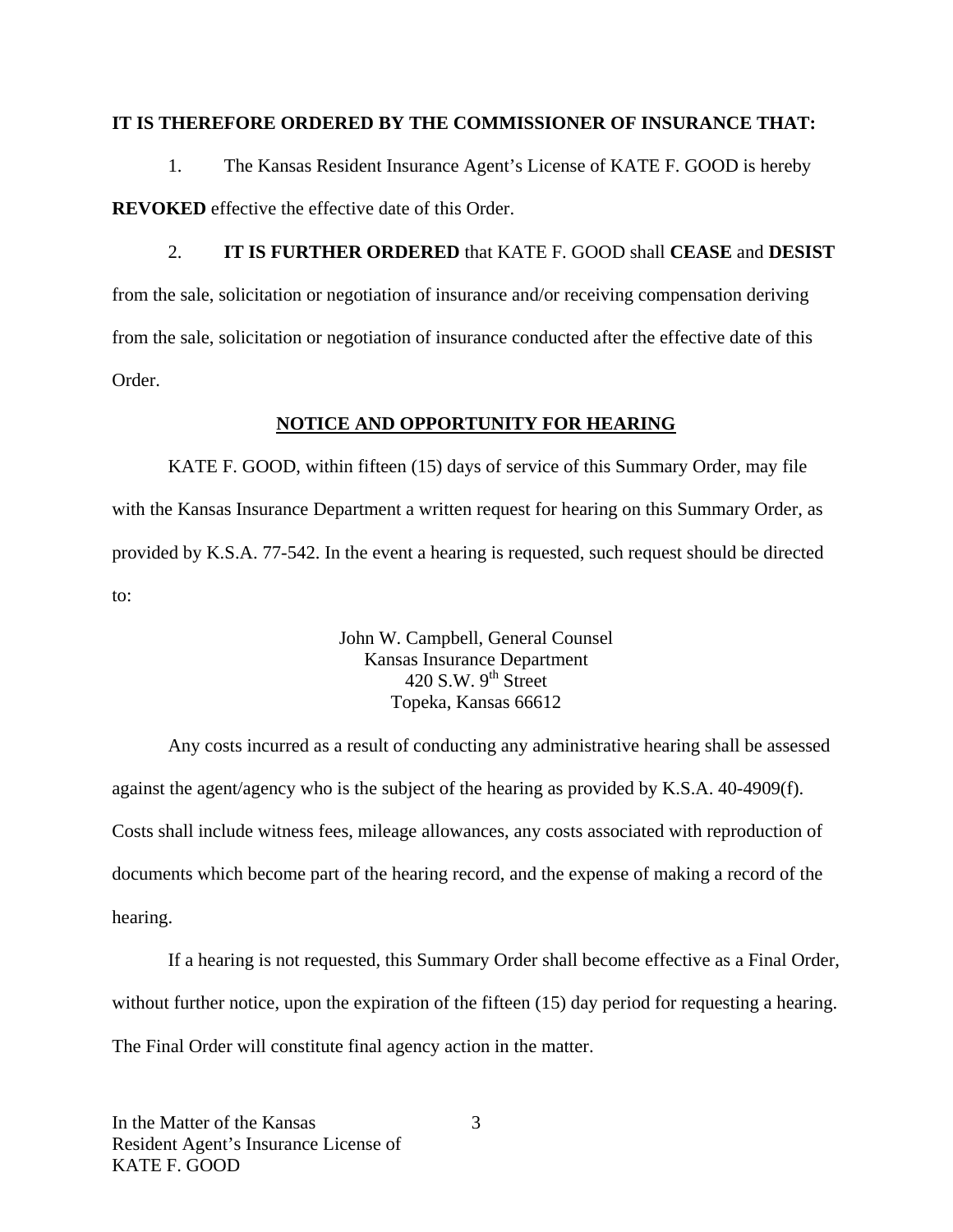In the event the Respondent files a petition for judicial review, the agency officer

designated pursuant to K.S.A. 77-613(e) to receive service of a petition for judicial review on

behalf of the Kansas Insurance Department is:

John W. Campbell, General Counsel Kansas Insurance Department 420 S.W.  $9^{th}$  St. Topeka, Kansas 66612

# **IT IS SO ORDERED THIS \_28th\_\_ DAY OF \_\_January\_\_\_\_, 2010, IN THE CITY OF TOPEKA, COUNTY OF SHAWNEE, STATE OF KANSAS.**



 $\angle$ s/ Sandy Praeger $\angle$  Sandy Praeger **COMMISSIONER COMMISSIONER OF INSURANCE** 

 $\angle$ s/ John W. Campell John W. Campbell General Counsel